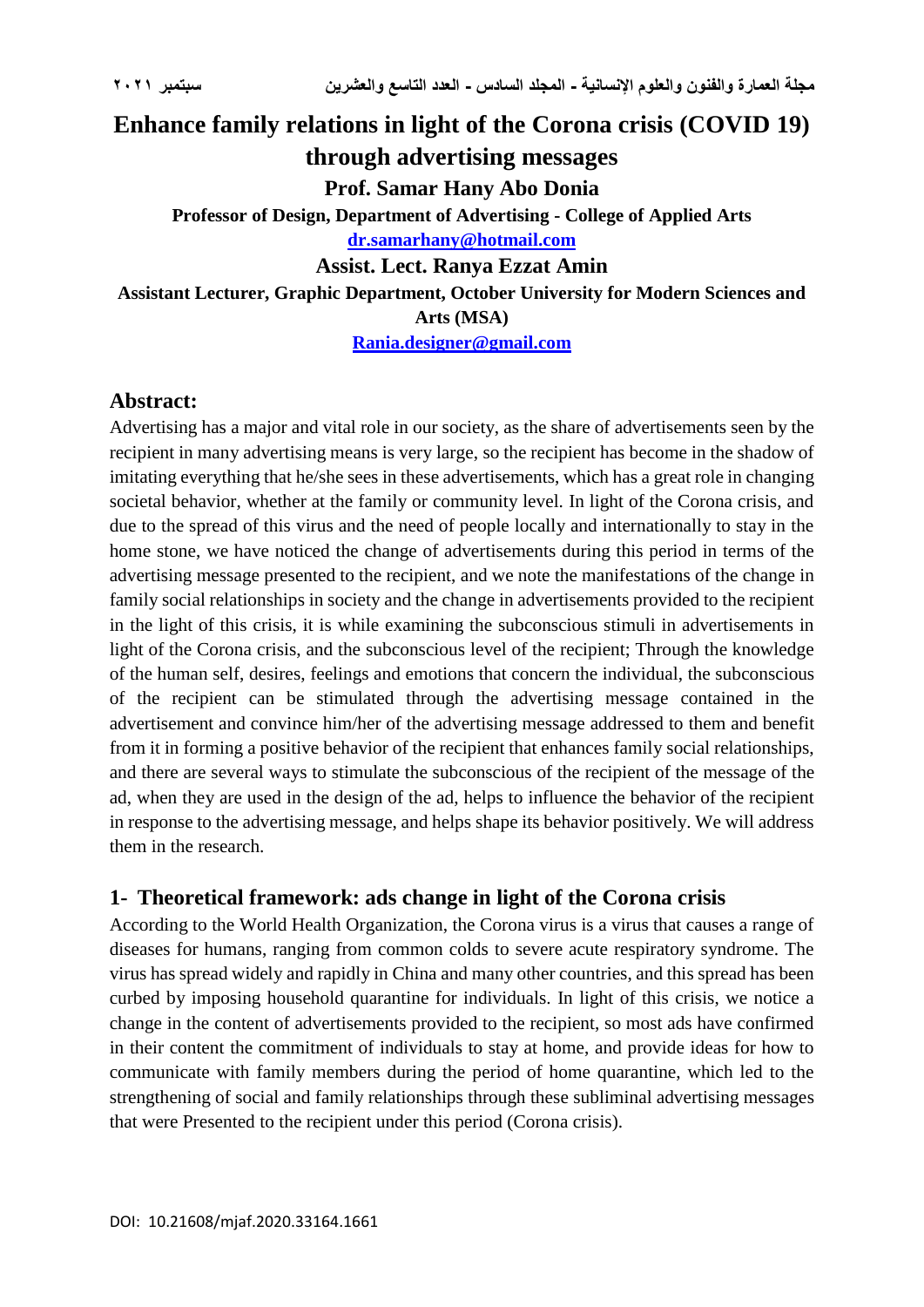# **2- The role of subconscious stimuli in the declaration in strengthening family relations in light of the Corona crisis**

By examining the study of Freud's psychological analysis theory and the subconscious level; By applying the psychoanalytic theory of Freud in advertising, one can reach the subconscious motivation of the recipient and persuade him/her of the advertising message addressed to them. The subconscious stimuli help influence the recipient's behavior in response to the advertising message. We discuss the advertising message and subconscious motivations and how to reach the subconscious incentive to influence the recipient's behavior and enhance family social relations in light of the Corona crisis.

#### **2-1 The concept of the family:**

 The family is the first social unit in society, and therefore society consists of different families.

 The family as a social organization has the advantage that it is the cornerstone of social construction, as it is the focal point on which the rest of the other social community organizations are based, as the family as a social system is suitable from the rest of the social systems, and if the family becomes corrupt, all other social systems in the society are corrupted.

## **2-2- The concept of family relations:**

It is the mutual interaction that lasts a long period of time among family members through communication, and the exchange of rights and duties between the father and mother on the one hand, and between them and their children on the one hand, and between the children of each other on the other hand.

## **2-3 The advertising message**

2-3-1 Explain the main idea of the advertisement or what the advertiser wants to say to the recipient, and this may be in one sentence or several sentences or a word or two and it may include the explanation of the advantages of the product to persuade the recipient and motivate him/her to believe what came in the advertisement and act as desired by the advertiser.

2-3-2 All letters, words and phrases used in the advertisement.

2-3-3 Everything that appears in the advertisement presented to the recipient as a tool through which the advertiser's ideas are translated.

## **2-4 Unconscious Incentives in the Advertising Message:**

## **2-4-1 Motivation concept:**

• That it is the forces inherent in individuals that drive them to behave in a certain direction, and behind every behavior an internal incentive that makes the recipient desire something and the incentives have two functions: to stimulate the recipient to a specific behavior, direct the recipient's behavior towards achieving a specific goal.

 Motivation is a psychological condition that raises human activity and orientation, so the individual's goal and activity carried out are related to his/her motives and needs, so motivation is what drives the conduct of mental or dynamic behavior as it relates to everything related to human activity, and from the incentives comes what is my feeling, including what is subconscious.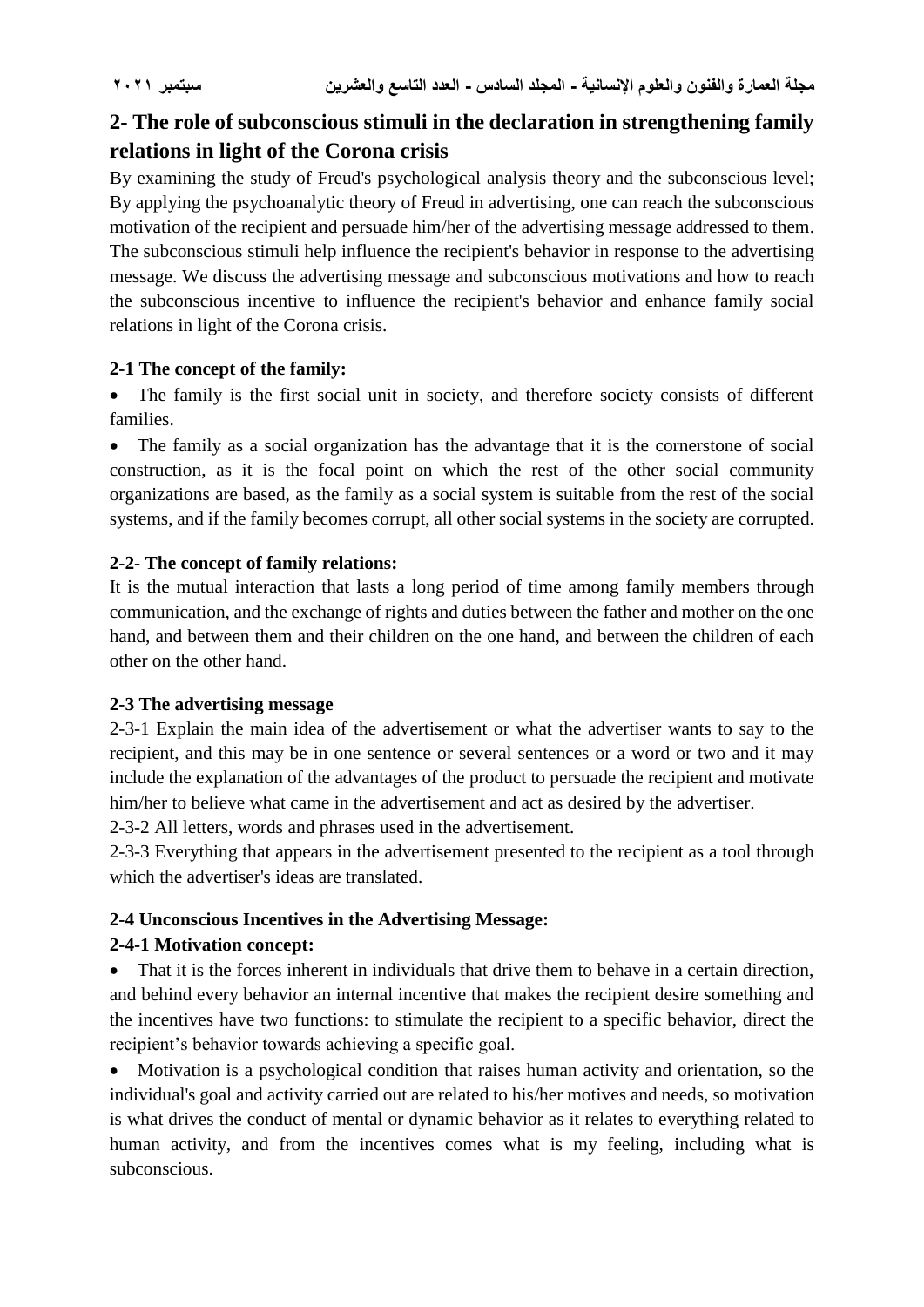**2-4-2 The subconscious incentives:** are the incentives that are not subjected to the control of the individual and are not able to direct or control them, it is a complex process in psychology; it is a process to make a person move towards a specific goal or behavior, and in sociology; it is homogeneity with a group in the sense, there is a limitation to this incentive and it is related to what others do. Based on this, unconscious motivations are divided into:

 **Individual incentives:** According to behavioral theories, the behavior of the individual is determined by two main factors: happiness and pain. Moving the motivation needs to present what the individual enjoys as money or rewards, or morally as a sense of pride, excitement, fun and entertainment, and thus avoid pain and punishment.

 **Social incentives:** Society has a major role in shaping the behavior of the individual, we are affected by the people around us, so the study of the "unconscious motivation" of the recipient comes through revealing the meaning of the societal and human symbols that are presented to them. Thus, the subconscious incentive can be reached by the recipient and related to the purchase of a commodity, which affects the formation of the recipient's behavior through the use of these unconscious incentives in the design of the advertising message.

## **2-5 Mechanisms of Shaping the Recipient's Behavior by Stimulating Subconscious: 2-5-1 Projective techniques:**

It is an attempt to link the product's commercial advertising message to the social advertising message; That is, culture with its own values and lifestyles and prevalent in society, when seeing the advertising message, the subconscious is stimulated in the mind of the recipient and thus the ability to influence his/her behavior and can benefit from this in positively forming this behavior.

#### **2-5-2 Metaphor**

It is of great importance in advertising, since loyalty and attachment to a product can be symbolized by certain symbols that inspire familiarity and connection between the recipient and the producer, so this can appear in the form of a loving family or affectionate and strong father, as many companies use this form of metaphor to stimulate the subconscious in the mind of the recipient and consequently influencing his/her behavior positively.

#### **2-5-3 ZEMT Code Generation Method**

Gerald Zaltman Joseph Wilson acknowledged that 95% of thinking during purchase occurs in the subconscious phase, therefore he says that the subconscious is stored in the mind where it can be stimulated with a visual metaphor seen in the advertisement, which affects the behavior and can be used to form positive behavior for the recipient Advertising message.

#### **3- Results:**

3-1 The focus was on strengthening family social relationships in advertisements significantly during the current crisis (Corona crisis).

3-2 Behind every behavior that the recipient performs there is an internal incentive that raises unconsciousness and consequently followed by the recipient doing certain behavior and can